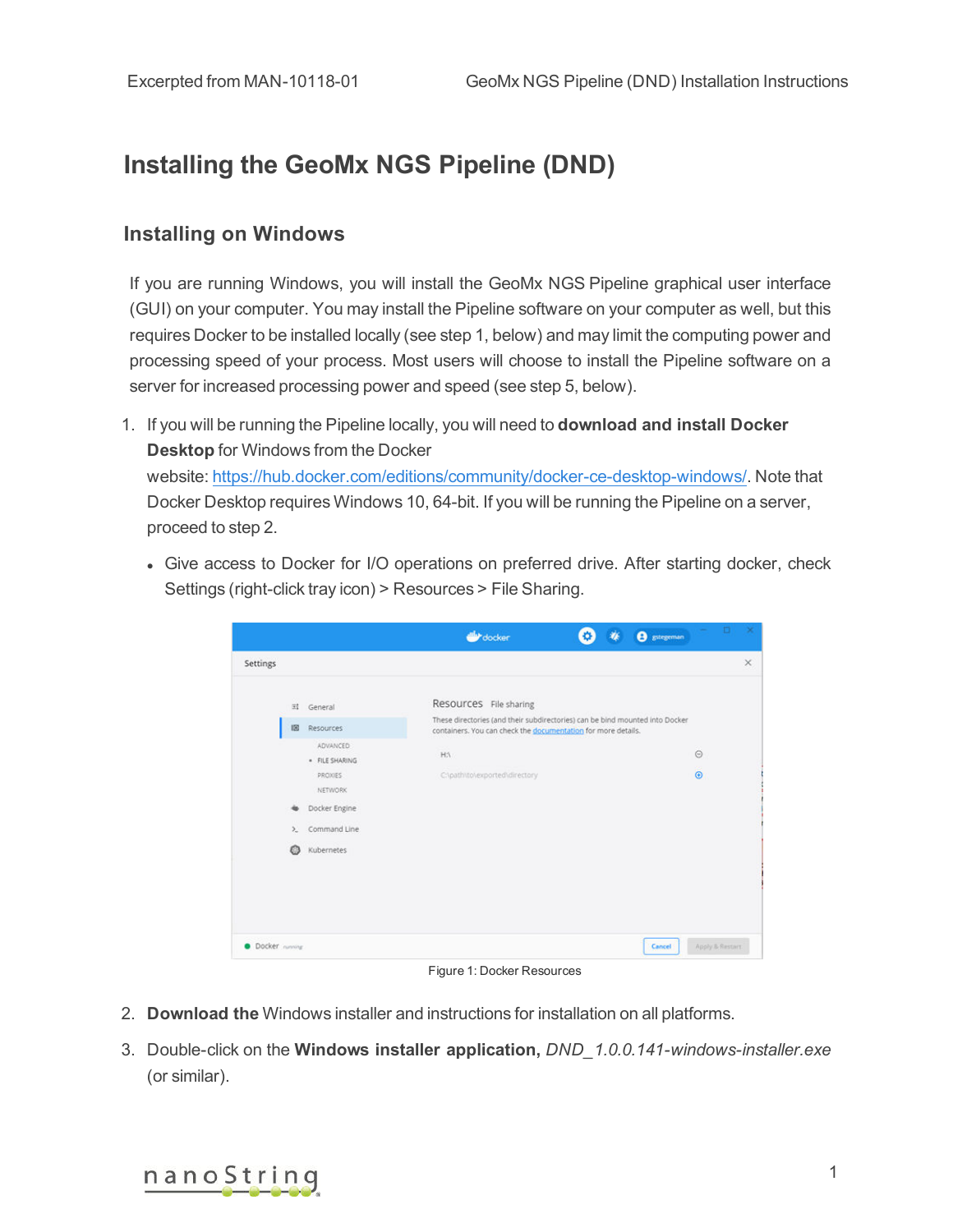- Follow the instructions in the Wizard to install the GeoMx NGS Pipeline (DND) software.
- If encountering an error, it may be due to other programs (e.g., Docker) running in the background; restart your computer and try again.
- **.** If you plan on using command line interface, keep box **DND CLI** checked.
- 4. Once the GeoMx NGS Pipeline (DND) software has been installed, **open the application**.
	- <sup>l</sup> If using the **GUI**, open *DND.exe*.
		- $\degree$  Read and accept the terms of GeoMx NGS Pipeline (DND) and wait until the Pipeline sets up the environment.
	- <sup>l</sup> If using **command line interface**, open windows terminal *cmd.exe* or *Powershell*.
		- $\circ$  Run dnd  $-\text{help}$  inside the terminal.
		- $\circ$  Type  $\rm v$ , as needed, to read and accept the terms of GeoMx NGS Pipeline (DND).
		- $\degree$  Wait until GeoMx NGS Pipeline (DND) sets up the environment (it may take some time to pull the image from Docker Hub).
- 5. (Optional) If you plan on using a **remote server** for processing, you will first need to **install the GeoMx NGS Pipeline (DND) on your server.**
	- Once installed, add the server in the GUI by clicking on the **gear icon**, then clicking **Add server**.
	- <sup>l</sup> Enter **API server address**, including port (insert your server name in lieu of the red text): http:// <remote server address>:5000
	- Consult with your system administrator on what **memory upper limit** (default is 4) and **# parallel processing jobs** (default is 1) is appropriate.





- <sup>l</sup> Click **Save**.
- . In the main GeoMx NGS Pipeline (DND) menu, ensure the toggle **Run locally** is switched to **Run on server**, and the server you saved is selected from the adjacent dropdown menu (if not already by default).